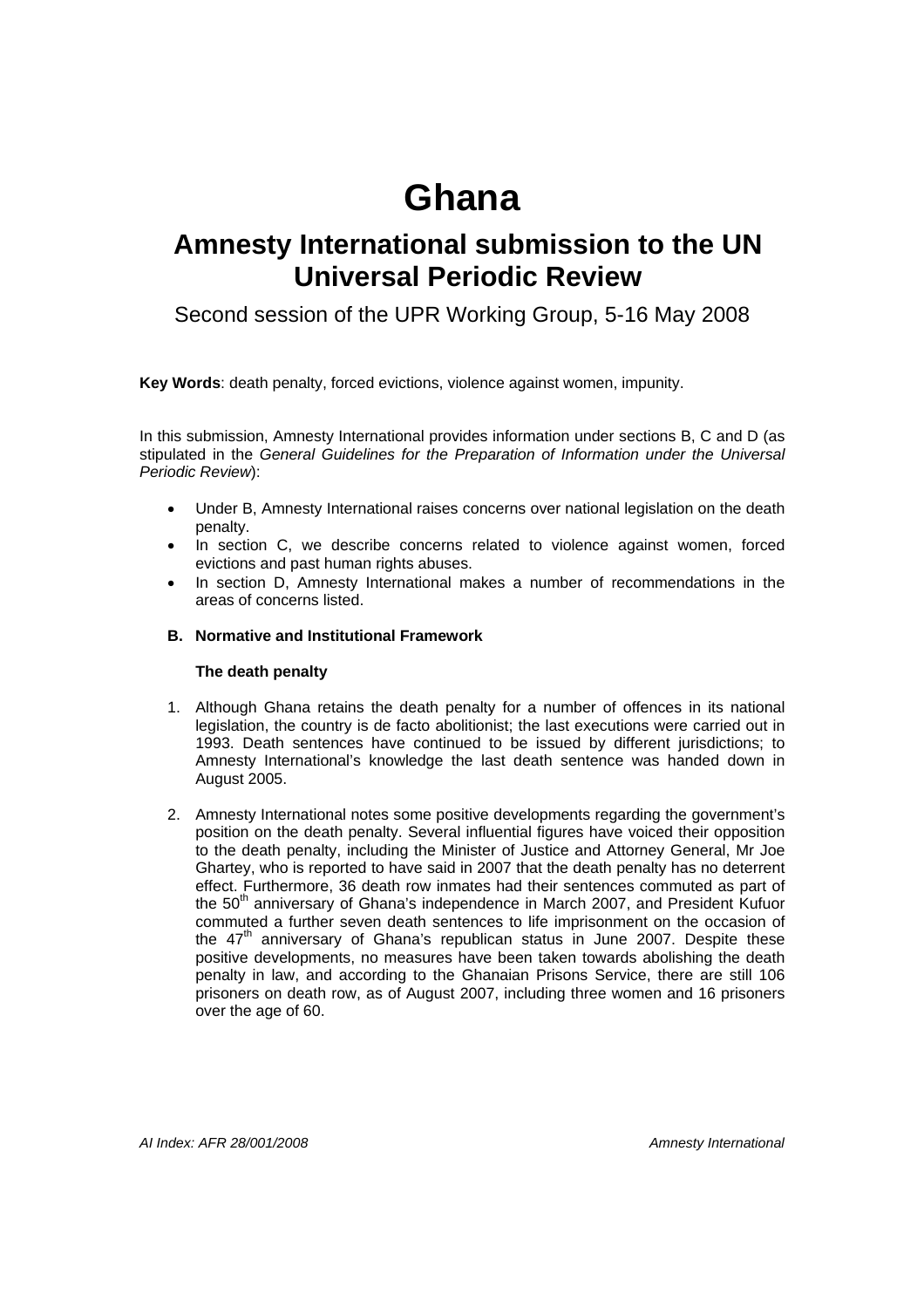#### *2 Ghana: submission to the UN Universal Periodic Review*

#### **C. Protection and promotion of human rights in Ghana**

#### **Forced evictions**

- 3. In recent years, threats of as well as actual forced evictions, particularly of marginalized people, are reported to have occurred in Ghana.
- 4. Hundreds of residents from the Dudzorme Island, within the Digya National Park in the Tapa-Abotoase area of Lake Volta, were forcibly evicted in late March and early April 2006. These forced evictions deprived residents, including women and children, of their homes and, in most cases, of their means of earning a living.
- 5. Amnesty International is also deeply concerned about the death of some of the evictees, when a ferry forcibly removing them from the island capsized on 8 April 2006.<sup>1</sup> Victims reported that the overloaded ferry, which was taking them from the island in the Afram Plains area to Abotoase in the eastern part of the region, capsized. 58 persons were confirmed dead and 71 were registered as survivors, although not all of them have been found.
- 6. The Dudzorme Island community were reportedly first threatened with eviction in June 2002. Despite a decision by the Minister for Land and Forestry to suspend the evictions in January 2003, the government served an eviction notice on the community on 5 February 2006, with less than one month's notice. In late March and early April of the same year, officials of the Forestry Commission forcibly evicted residents from Dudzorme Island.
- 7. Amnesty International is concerned that the forced evictions appear to have been carried out without adequate prior consultation, adequate notice and compensation or alternative accommodation. Evictees reported that they were forced out of their houses and onto the boat, and in the process some of them were beaten with sticks. These acts violate Ghana's regional and international human rights obligations, including the right to adequate housing and the right not to be forcibly evicted. Also, less than one month's notice was given to the residents, in contrast to the 90 days minimum notice period recommended by the UN Special Rapporteur on the right to housing as a component of the right to an adequate standard of living.<sup>2</sup>

#### **Violence against women**

8. Violence against women continues to be widespread in Ghana, with violence in the family thought to affect one in three women. After years of debate and discussions the Domestic Violence Act finally became law in 2007, allowing prosecution of marital rape. Despite this positive development, further legislative reforms are needed to

 $\overline{a}$ 

<sup>&</sup>lt;sup>1</sup> Amnesty International Public Statement, *Ghana: Forced evictions in the Digya national park area must stop,* AI Index: AFR 28/001/2006, 19 April 2006, <sup>2</sup>

Basic Principles And Guidelines On Development-Based Evictions And Displacement, Annex 1 of the report of the Special Rapporteur on adequate housing as a component of the right to an adequate standard of living, A/HRC/4/18.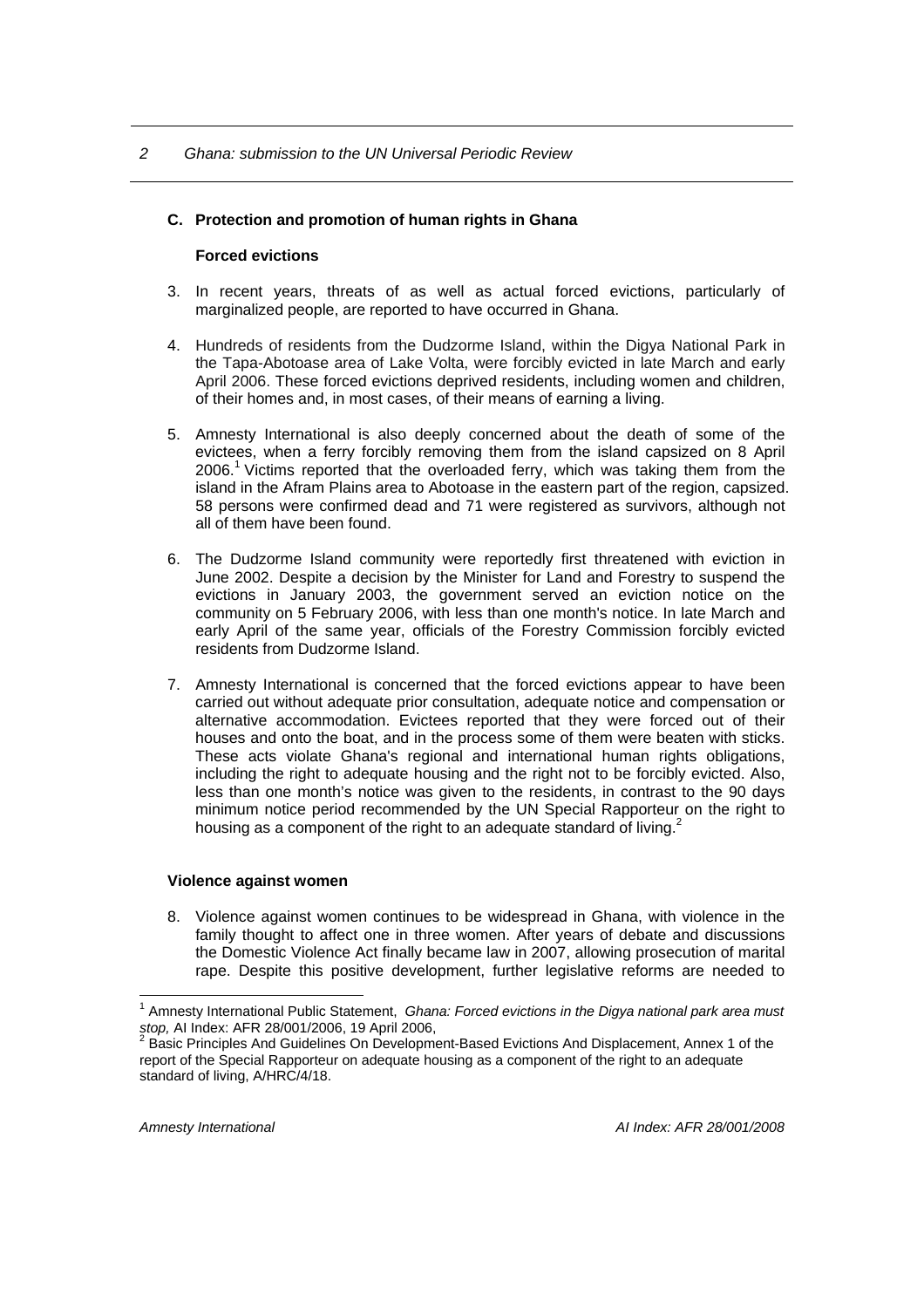ensure equal rights between women and men. Furthermore, the Domestic Violence and Victims Support Units established in the police service remains under-resourced and thus suffers serious short-comings in ensuring protection and services to victims of violence.

9. Despite being made a criminal offence in 1994, female genital mutilation continues to be practiced, particularly in the North of Ghana.

#### **Past Human Rights Violations**

- 10. The National Reconciliation Commission (NRC) was established by the government in 2002 to address and record human rights violations committed during Ghana's periods of unconstitutional rule since independence in 1957, and to recommend reparations and reforms. Most of the witnesses heard by the NRC were victims of human rights violations under the military governments headed by former President J.J. Rawlings. Many of the over 2,000 testimonies that were heard spoke of summary executions, disappearances, torture and ill-treatment.
- 11. The NRC produced a report in July 2005 which concluded that the majority of human rights abuses were attributed to the unconstitutional governments. The recommendations included reparation for and rehabilitation of victims, and paid particular attention to rape and other sexual violence against women. Specific recommendations included a formal presidential apology to victims of abuses by state agents, financial compensation, restitution of property, medical care, and the creation of trauma and counselling centres in hospitals. The report also recommended reconciliation and institutional reforms such as training on human rights for the police, judges and prison officials.
- 12. In October 2006 the government began paying reparations to some 2,000 Ghanaians who had suffered human rights abuses under former governments, but more still needs to be done to address and give full implementation to all the Commission's recommendations.

#### **D. Achievements, best practice, challenges and constraints**

- 13. Amnesty International welcomes steps taken by the Ghanaian government, including the passing of the Domestic Violence Act and the financial reparations being paid for human rights abuses under former governments.
- 14. However, key challenges remain that the government must address to uphold its human rights obligations and commitments, including as a member of the Human Rights Council:
- *15. Amnesty International calls on the government to adopt a moratorium on executions with a view to abolishing the death penalty in national legislation. This would be in line*  with the resolution adopted by the UN General Assembly in December 2007 calling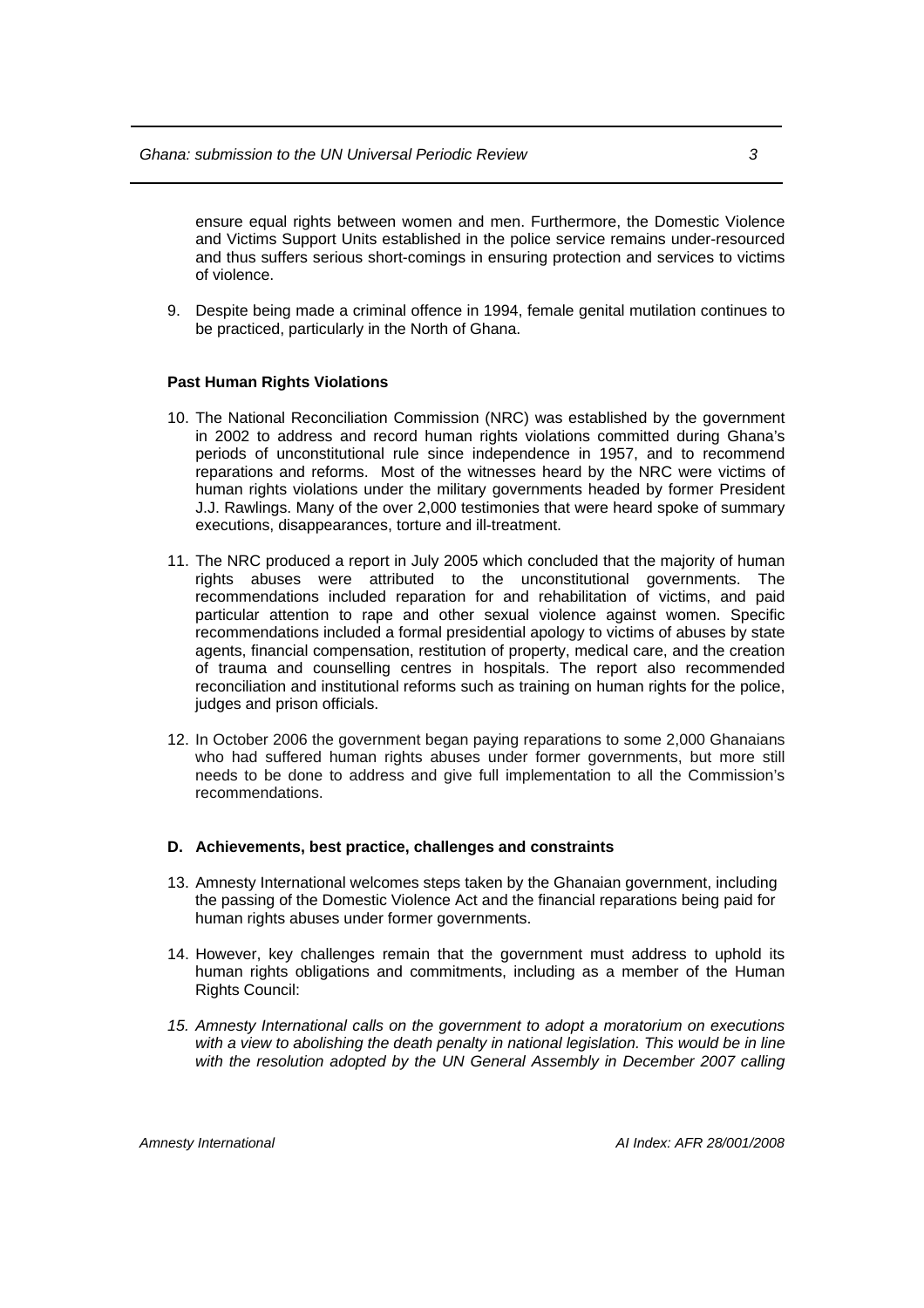#### *4 Ghana: submission to the UN Universal Periodic Review*

*for a global moratorium on executions. In addition, Amnesty International calls on President Kufuor to commute all death sentences.* 

- *16. Amnesty International calls on the authorities to immediately cease forced evictions in all areas of Ghana and to ensure, as a matter of urgency, that all evictees are provided with basic shelter and housing as well as access to food, safe drinking water and sanitation, and medical services. Additionally, the government must establish an independent commission of inquiry into allegations of human rights abuses in the context of the forced evictions from the Dudzorme Island in 2006.*
- *17. The government must ensure that effective measures are in place to fully implement national legislation to fight and eradicate domestic violence and female genital mutilation. Effective and prompt investigations must be carried out into all allegations of domestic violence and female genital mutilation, and those responsible must be brought to justice.*
- 18. The government must take action to ensure the full implementation of the *recommendations by the National Reconciliation Commission with regard to the serious human rights abuses carried out since 1957 by former Ghanaian governments.*